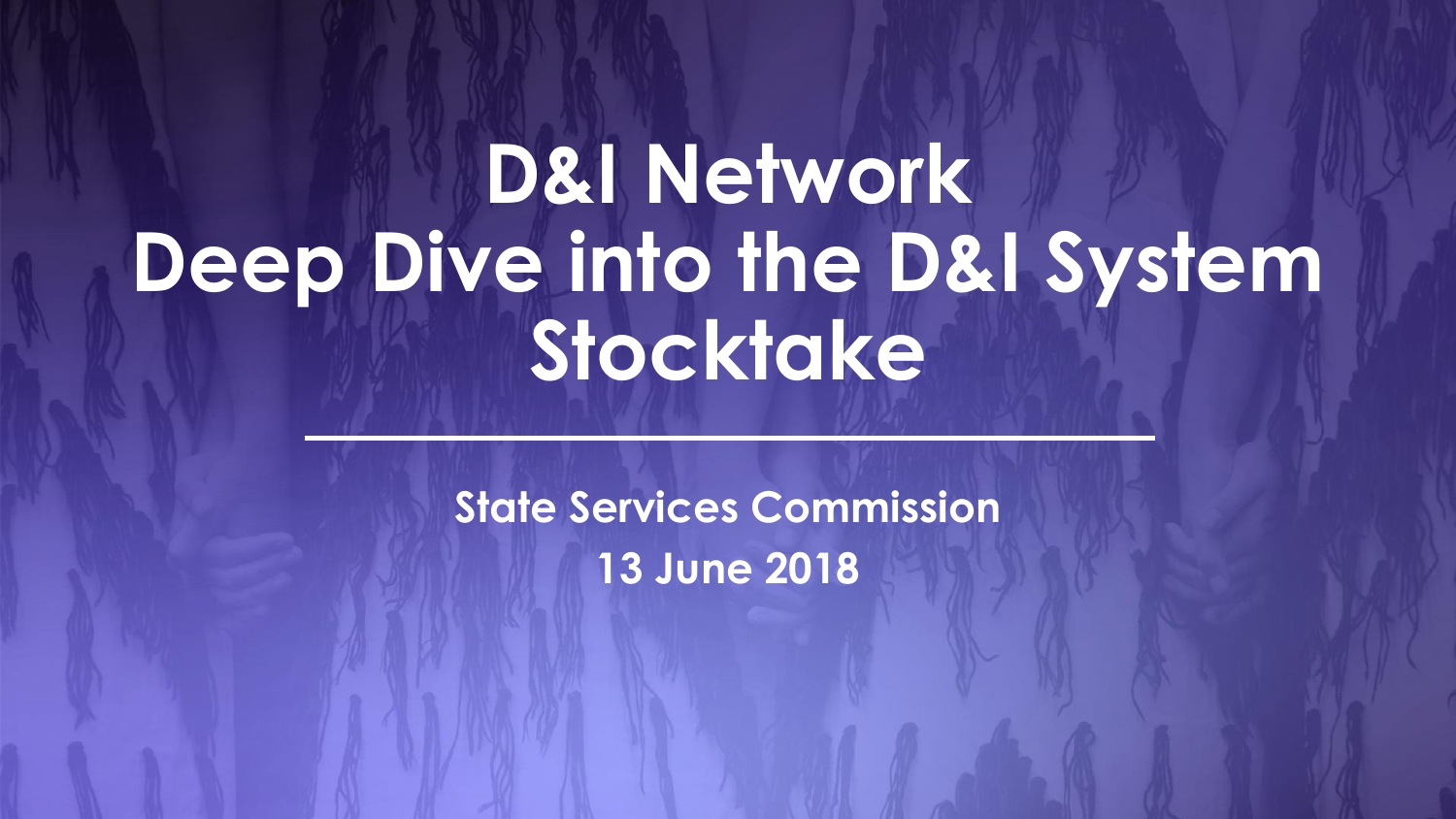# **Outcomes from this session**

- Increased understanding of:
	- $\triangleright$  what the stocktake tells us at a system level
	- $\triangleright$  what the system stocktake results mean to my agency
	- $\triangleright$  where can I have greatest impact with our D&I practices
	- $\triangleright$  what resources are available to help me progress

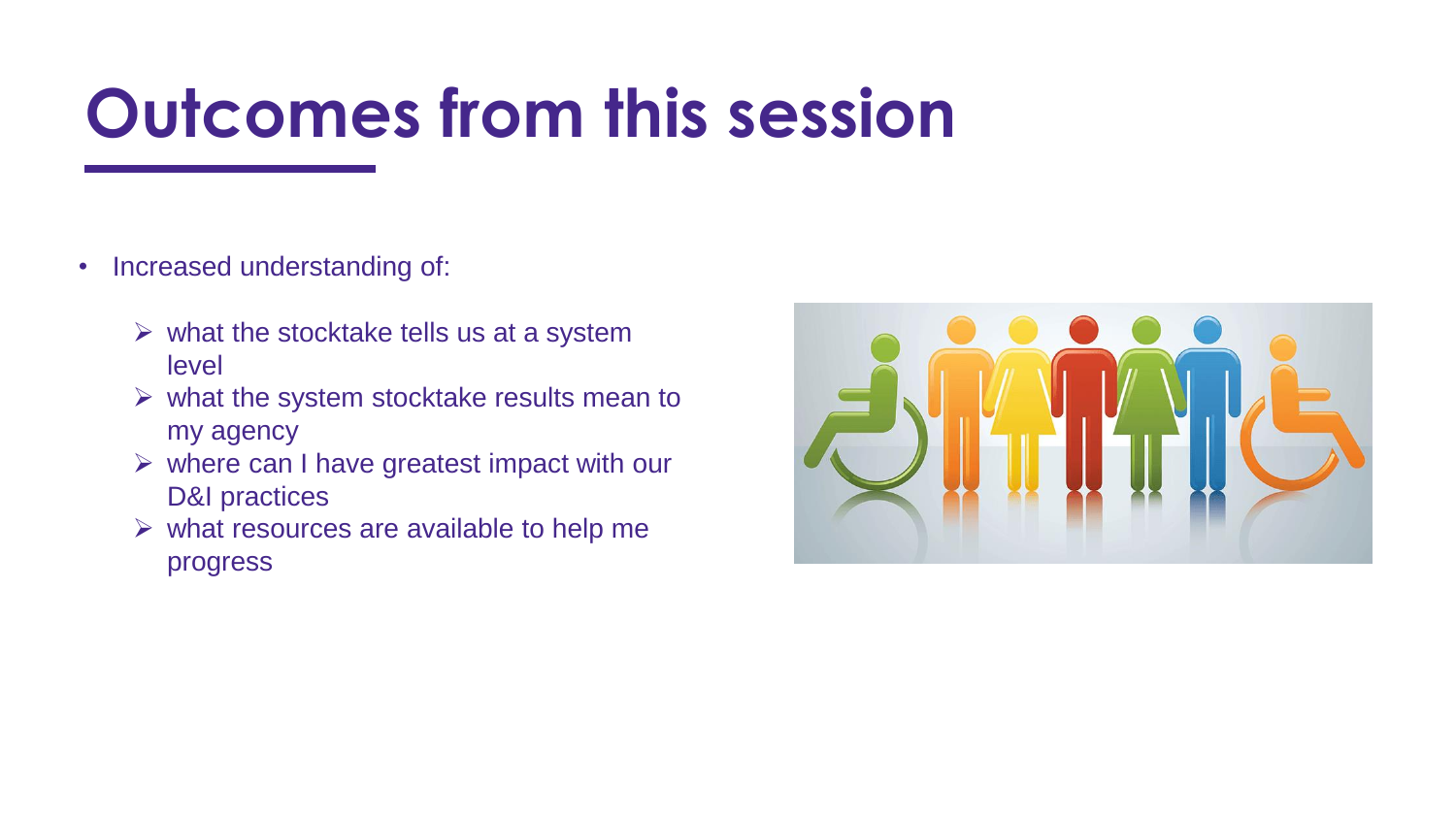# **SSLT's shared commitments**

#### **Brackenridge May 2017 - a year on**

#### **Chief Executives committed to:**



- create a comprehensive view of D&I and identify and share best practice and tools
- close gender and ethnic pay gaps and deliver pay equity

Other commitments:

- identify our workforce diversity profile and set challenges & targets to achieve
- build capability to role model D&I and address unconscious bias
- trial workplace flexibility approaches in selected agencies
- use staff and stakeholder feedback to assess inclusion
- outline D&I goals in corporate reporting

**OUR AIM: Our State Services reflect, understand and value the diversity of the communities we serve.** We use best practice to identify what works and drive change across the system to create an inclusive culture across the public service. We deliver to New Zealand's diverse communities and people.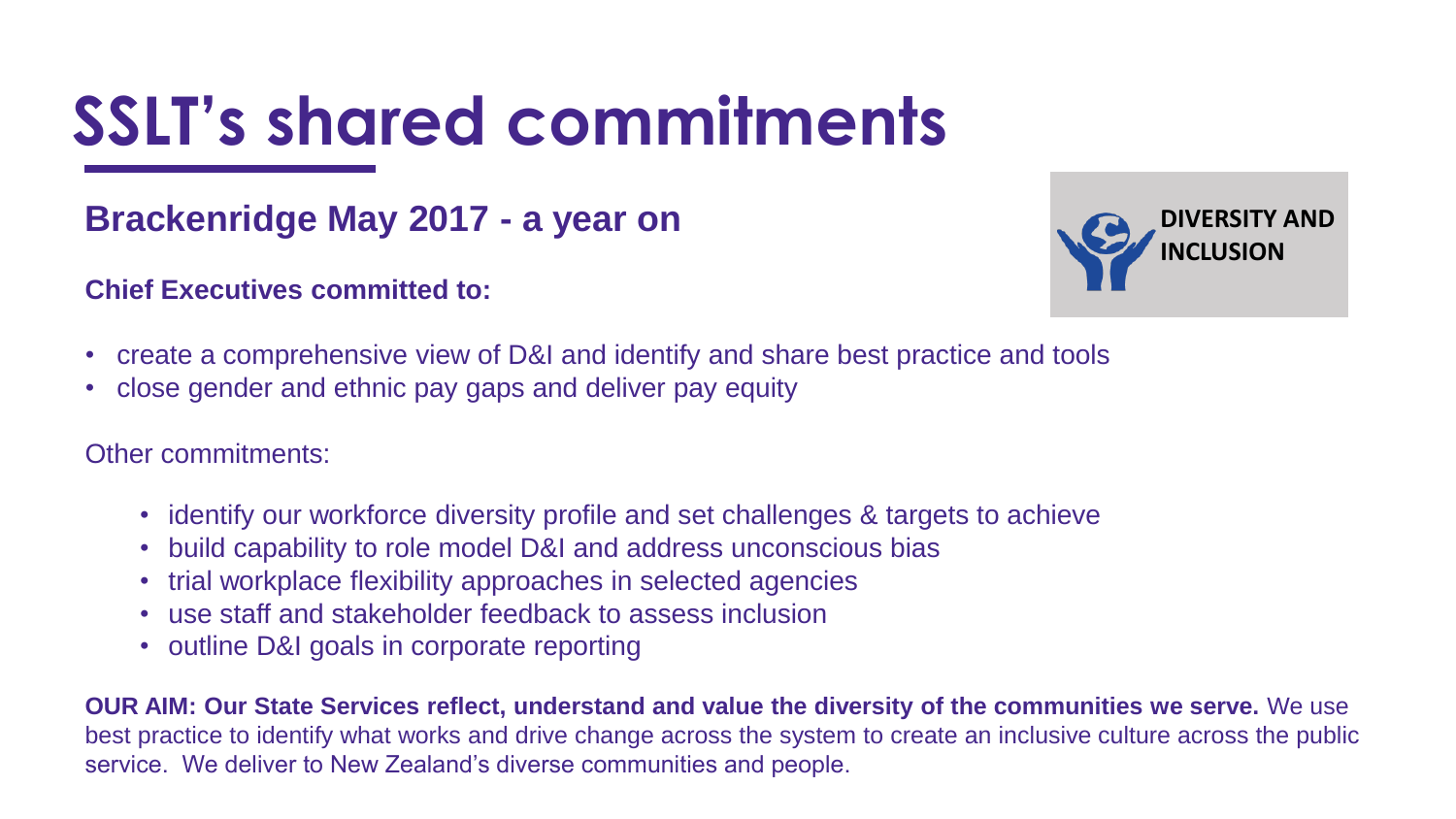## **State Sector Act 1988, Section 56**

**A good employer will ensure provisions for the fair and proper treatment of employees in all aspects of their employment, including provisions requiring:**

- an equal employment opportunities programme
- the impartial selection of suitably qualified persons for appointment
- recognition of:
	- $\triangleright$  the aims, aspirations and employment requirements of the Māori people
	- $\triangleright$  the need for greater involvement of the Māori people in the Public Service
- recognition of the aims, aspirations, employment requirements, and the cultural differences of ethnic or minority groups
- recognition of the employment requirements of:
	- women
	- $\triangleright$  persons with disabilities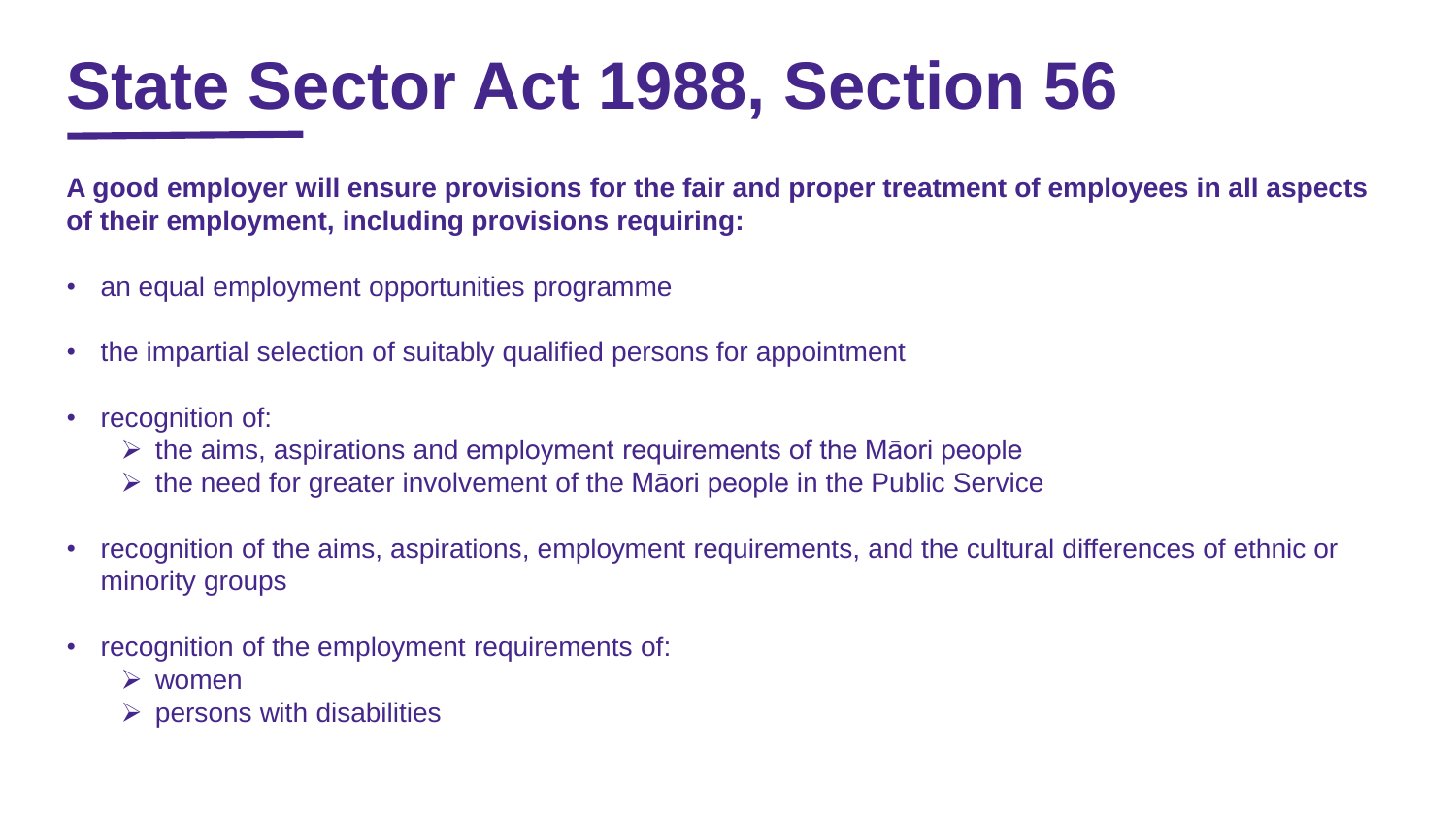# **The Stocktake is our baseline**

#### **Not a compliance exercise**

- Stocktake is our resource to accelerate good practice and share tools
- Maps areas of strength and potential development

#### **Illustrative not exhaustive**

- Snapshot at a point in time
- Based on agency interpretation
- Start-up focus was creating a full picture
- Data had gaps so we engaged with agencies to fill these
- Verification was more complex, taking more time

#### **Our shared commitment**

We will create a comprehensive view of diversity and inclusion across the system, and identify and share best practice and tools.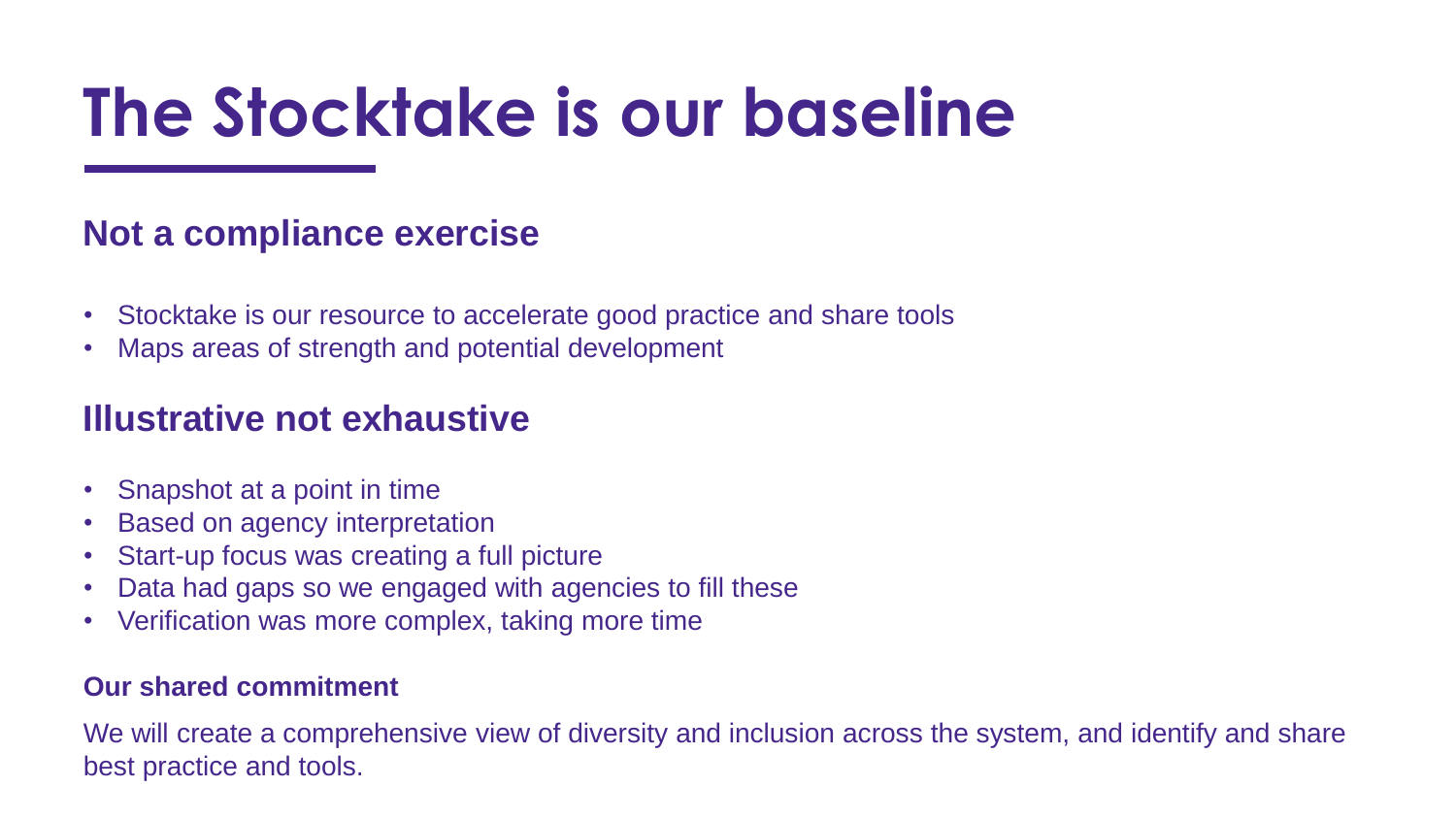# **Benefits from Diversity and Inclusion**

| Diversity of thought                 |
|--------------------------------------|
| Improved organisational culture      |
| Higher staff engagement              |
| <b>Better outcomes for customers</b> |
| <b>Equity/fairness</b>               |
| Better able to attract talent        |
| Improved innovation and creativity   |
| <b>Employee health and wellbeing</b> |
| Improved problem solving             |
| Lower staff turnover                 |
| Improved productivity                |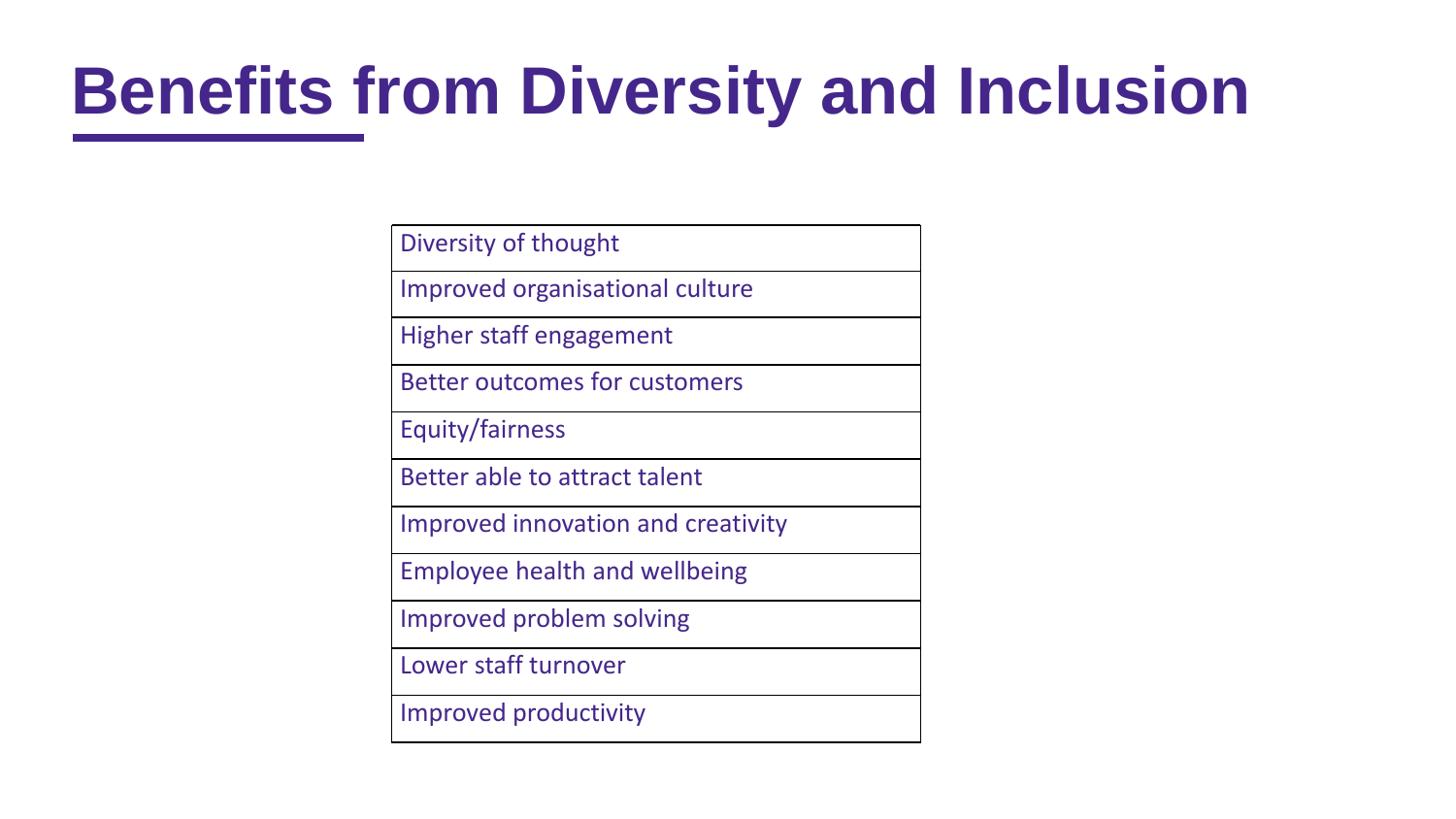#### **Governance framework**

• 69% of agencies have a formal governance framework in place for D&I to make decisions & provide oversight 12



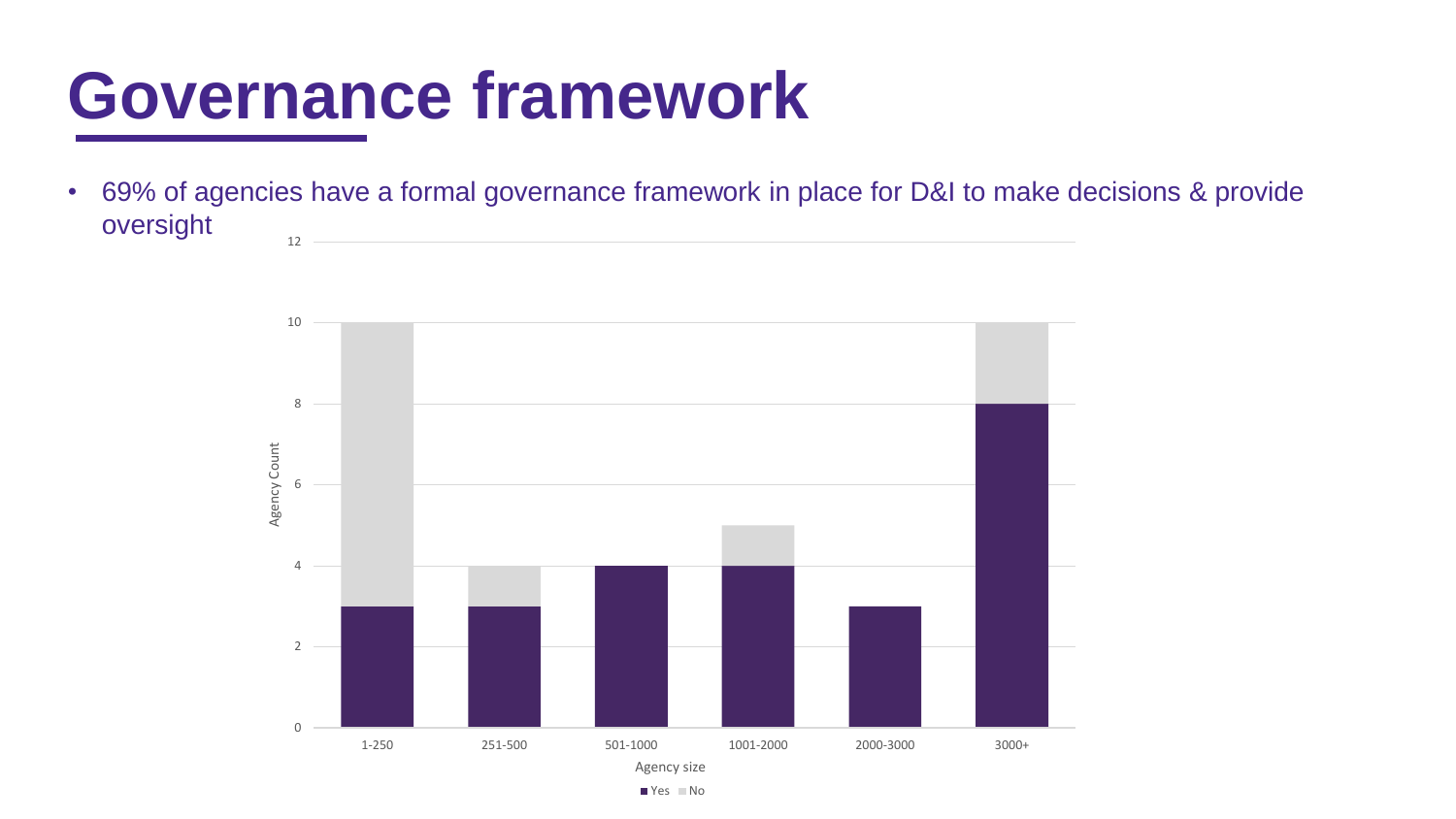# **D&I in talent management / succession planning**

• Nearly half of the agencies incorporate D&I goals into talent management and/or succession planning



 $Yes = No$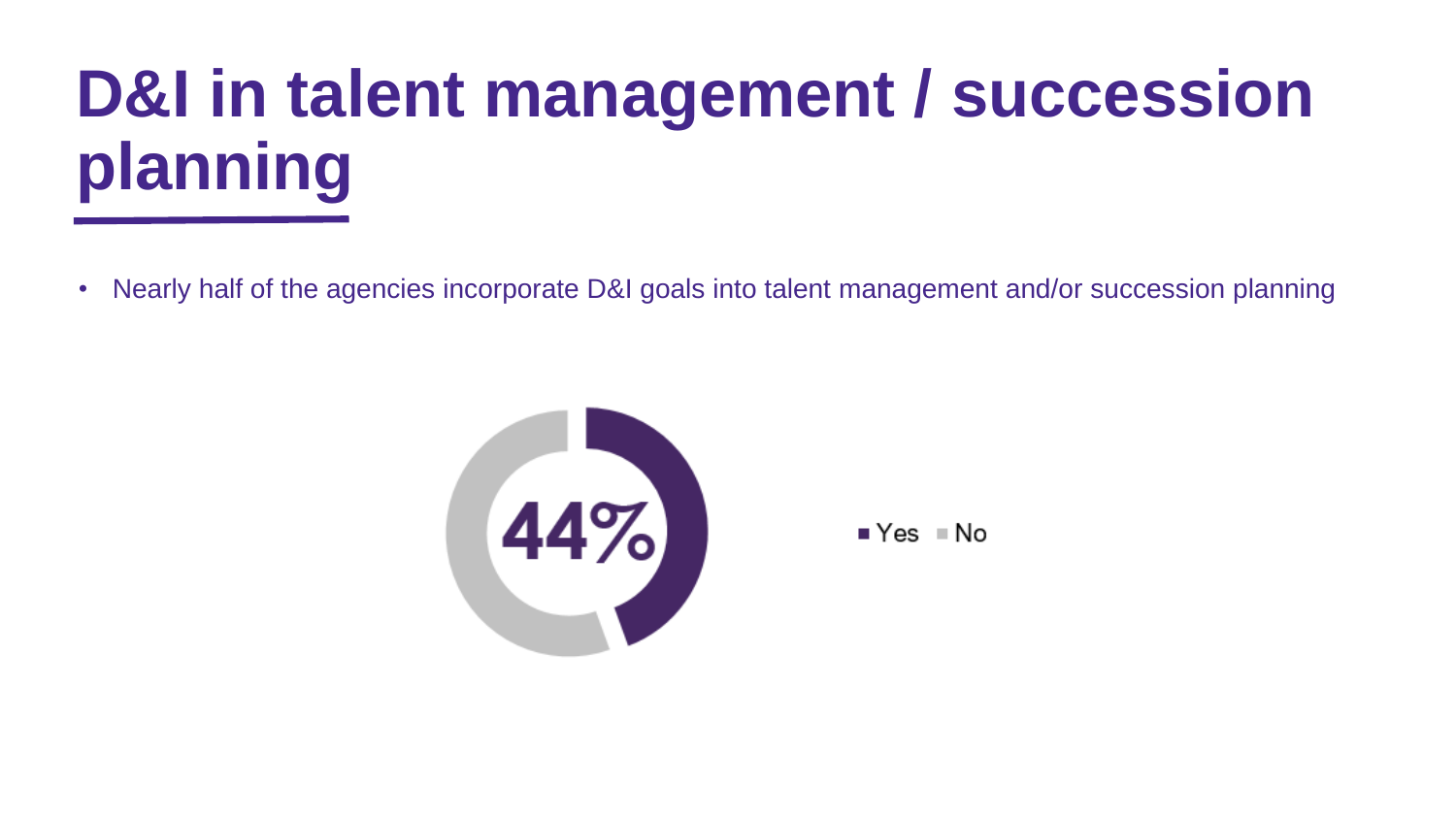# **Attracting diverse people**

- 64% have specific strategies to attract a diverse range of new people
	- $\triangleright$  Advertising to target communities
	- Assessment/hiring processes have D&I focus
	- Graduate/internship recruitment focused on attracting Māori or Pacific people
	- $\triangleright$  Working in partnership with Māori or Pacific communities
	- Working in partnership with Workbridge
	- $\triangleright$  Women in STEM scholarship
	- $\triangleright$  Information evenings
	- $\triangleright$  Offering flexible work practices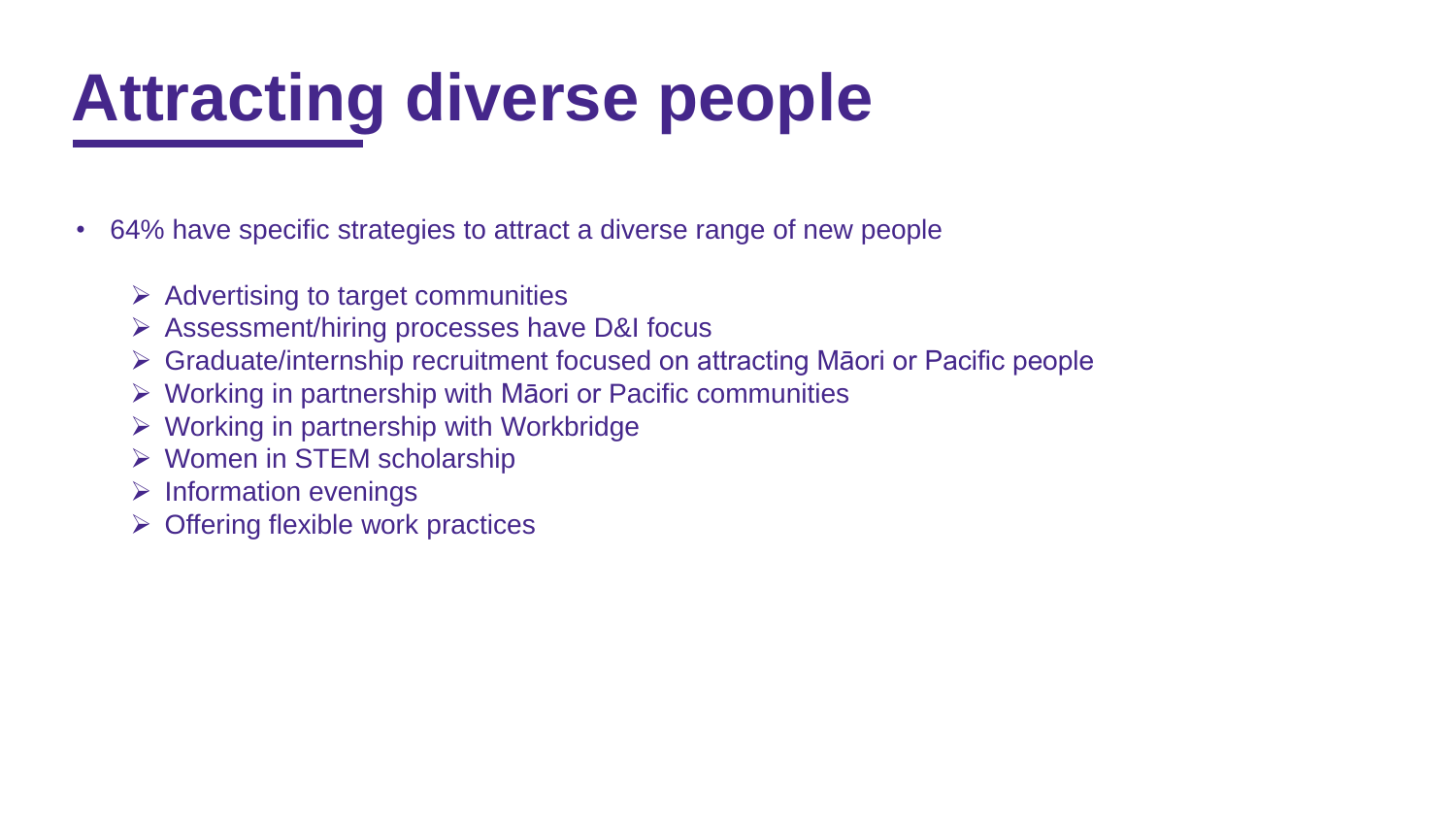# **Early in Careers – diversity focus**

- 47% of agencies have a diversity focus in their Early in Careers Programme
- 25% stated N/A

Examples:

- **Tupu Tai Pasifika Programme** (MBIE, NZQA, MFAT, MfE, MoD, SSC and TSY)
- **ICT & Digital GovTech Programme** (DIA, MBIE, MPI, MoE, NZTA, Stats NZ, IR and ACC)
- **The NZ Graduate Procurement Programme** (MBIE, MoH, Univ Akld, MPI, MoJ, NZDF and healthAlliance)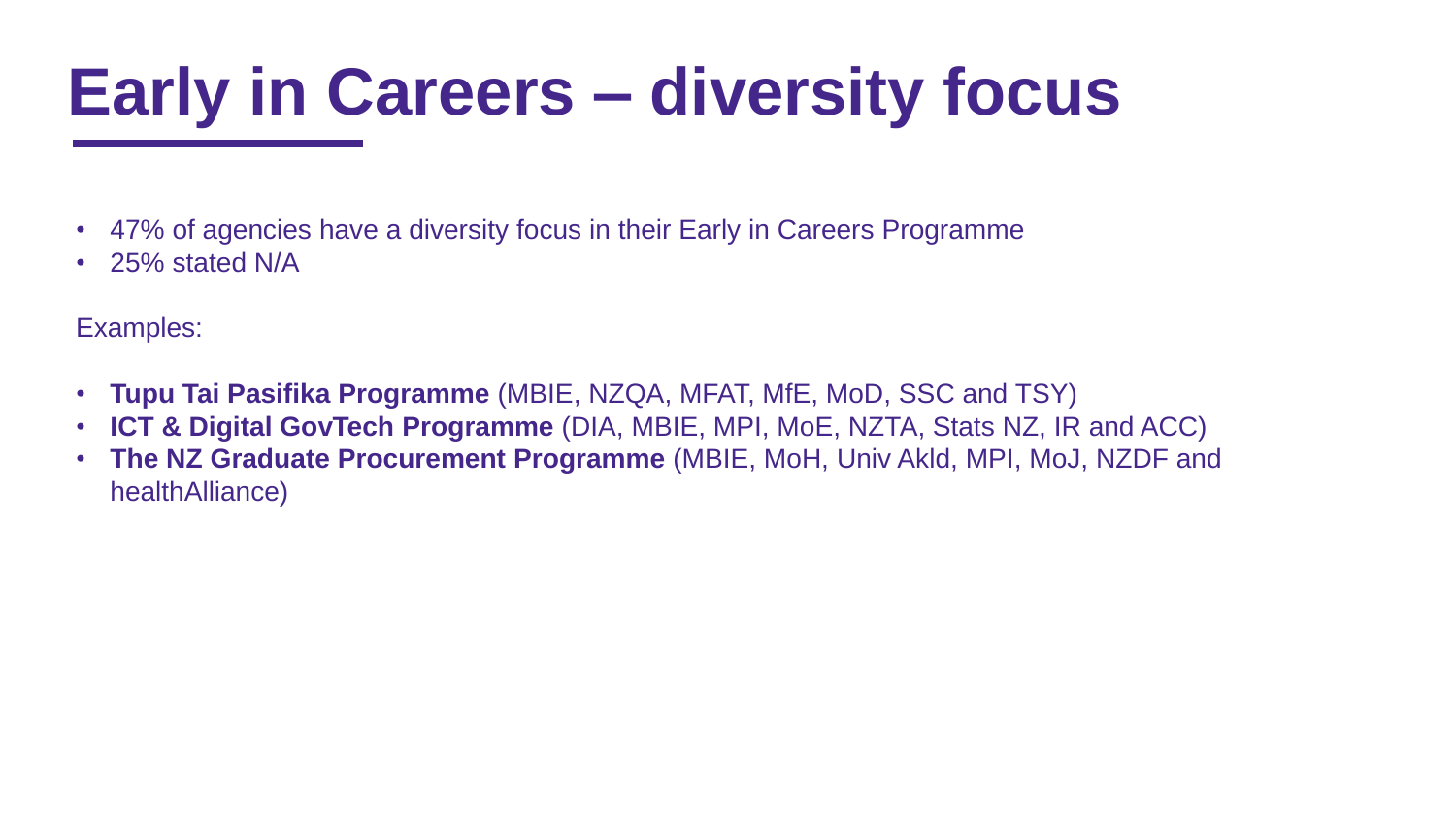# **Māori culture, language & practices and Treaty of Waitangi**

• 86% provide opportunities for staff to develop understanding of Māori culture, language and practices and acknowledgement of the Treaty of Waitangi

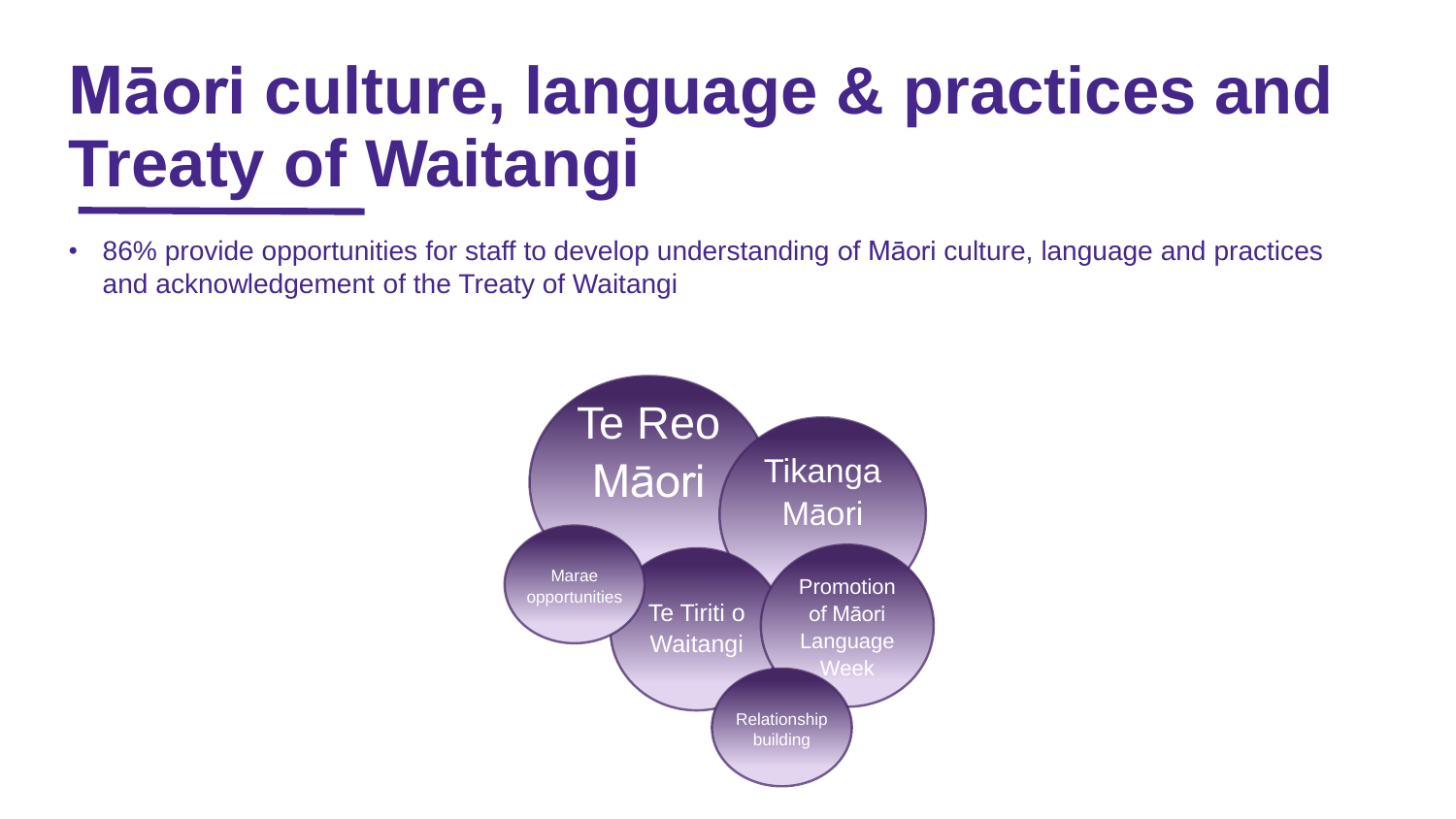# **Development opportunities for diverse groups**

- 44% of agencies target development opportunities towards diverse groups
- Some examples from agencies:
	- ▶ A Cultural Capability Team
	- $\triangleright$  In-house leadership programmes targeting Māori and women
	- Strategies and programmes to target the development of women, Māori, Pacific and Asian staff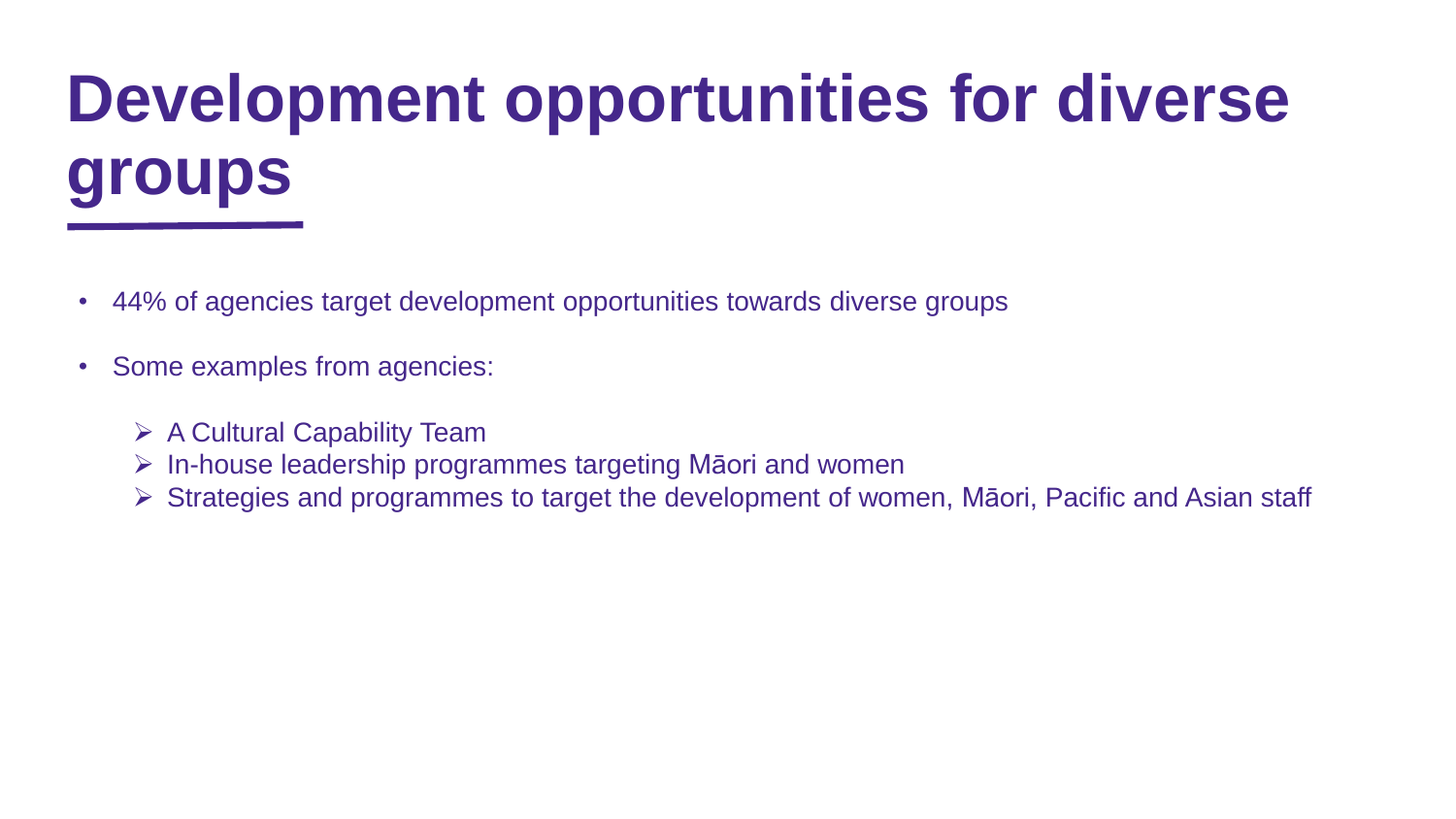# **Flexible work practices**

- 97% of agencies have a formal and documented process for employees to access flexible work practices
- Uptake is not widely measured

| <b>Flexible work practices</b>                           | 97% |
|----------------------------------------------------------|-----|
| <b>Training and support for people</b><br><b>leaders</b> | 67% |
| <b>Measurement of uptake</b>                             | 39% |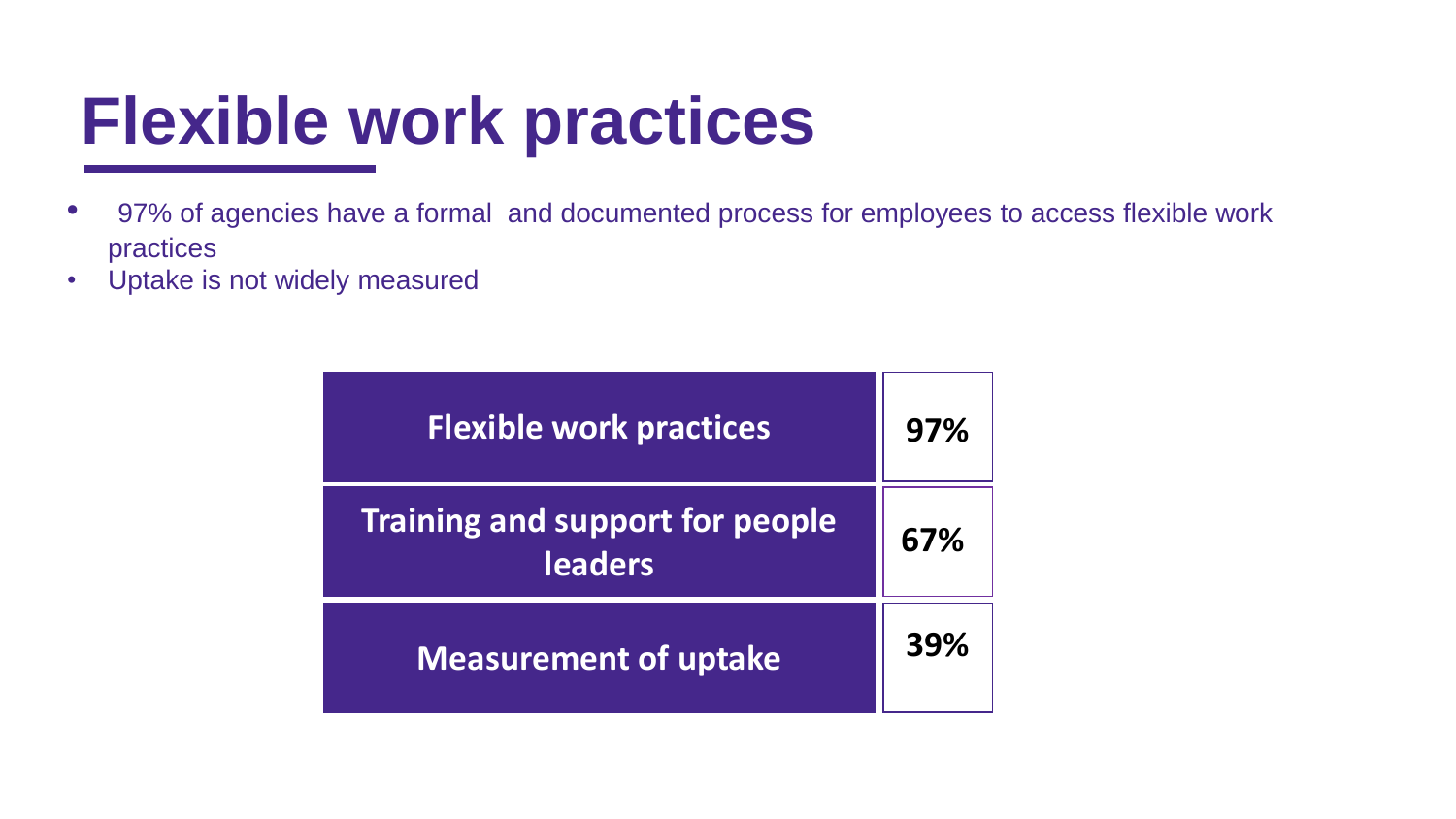## **Internal communication strategy/activity for D&I**

• 44% of agencies have an internal communication strategy or activity for D&I

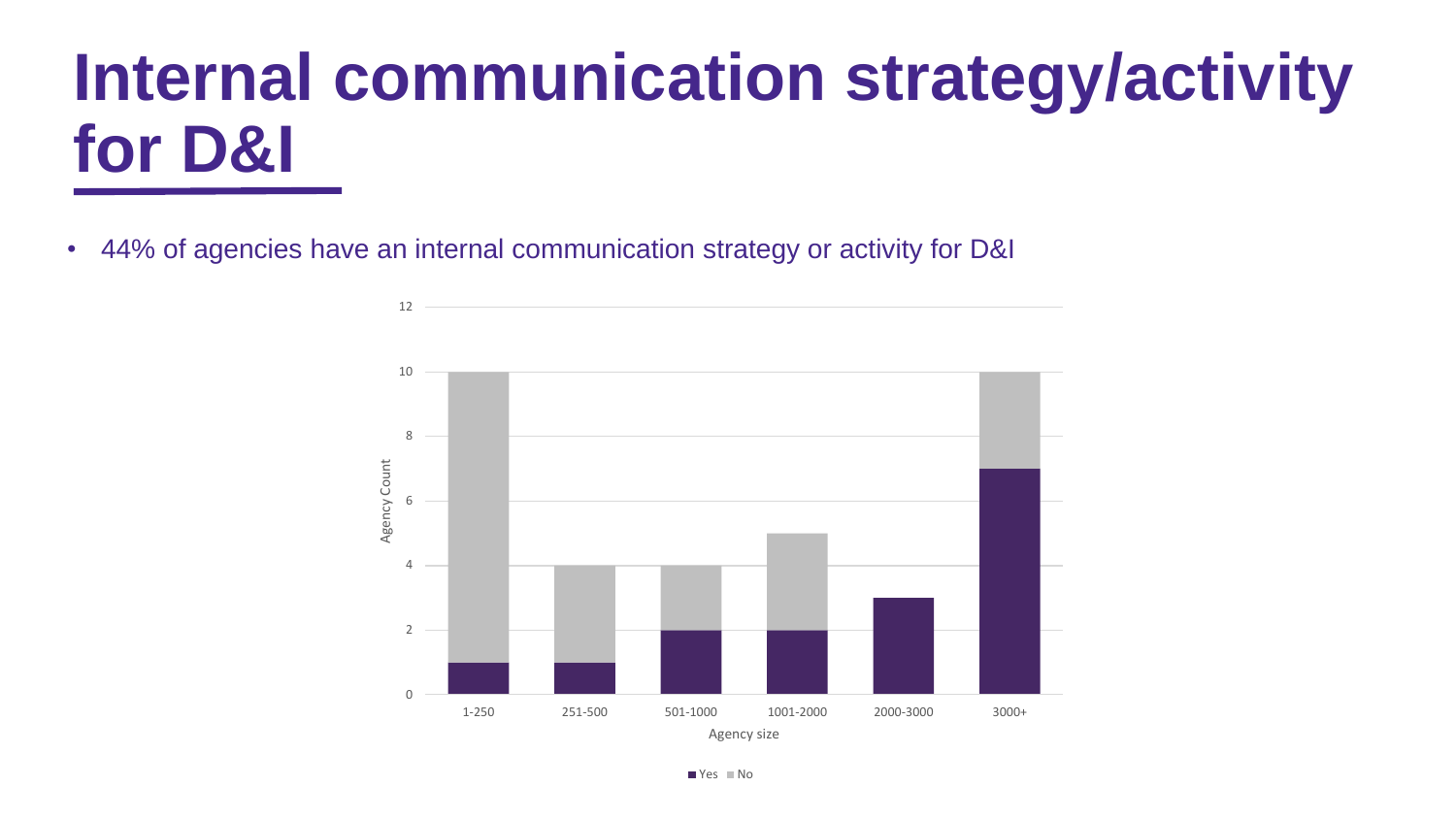## **Employee Networks that support diversity & inclusion**

• 83% of agencies have employee networks

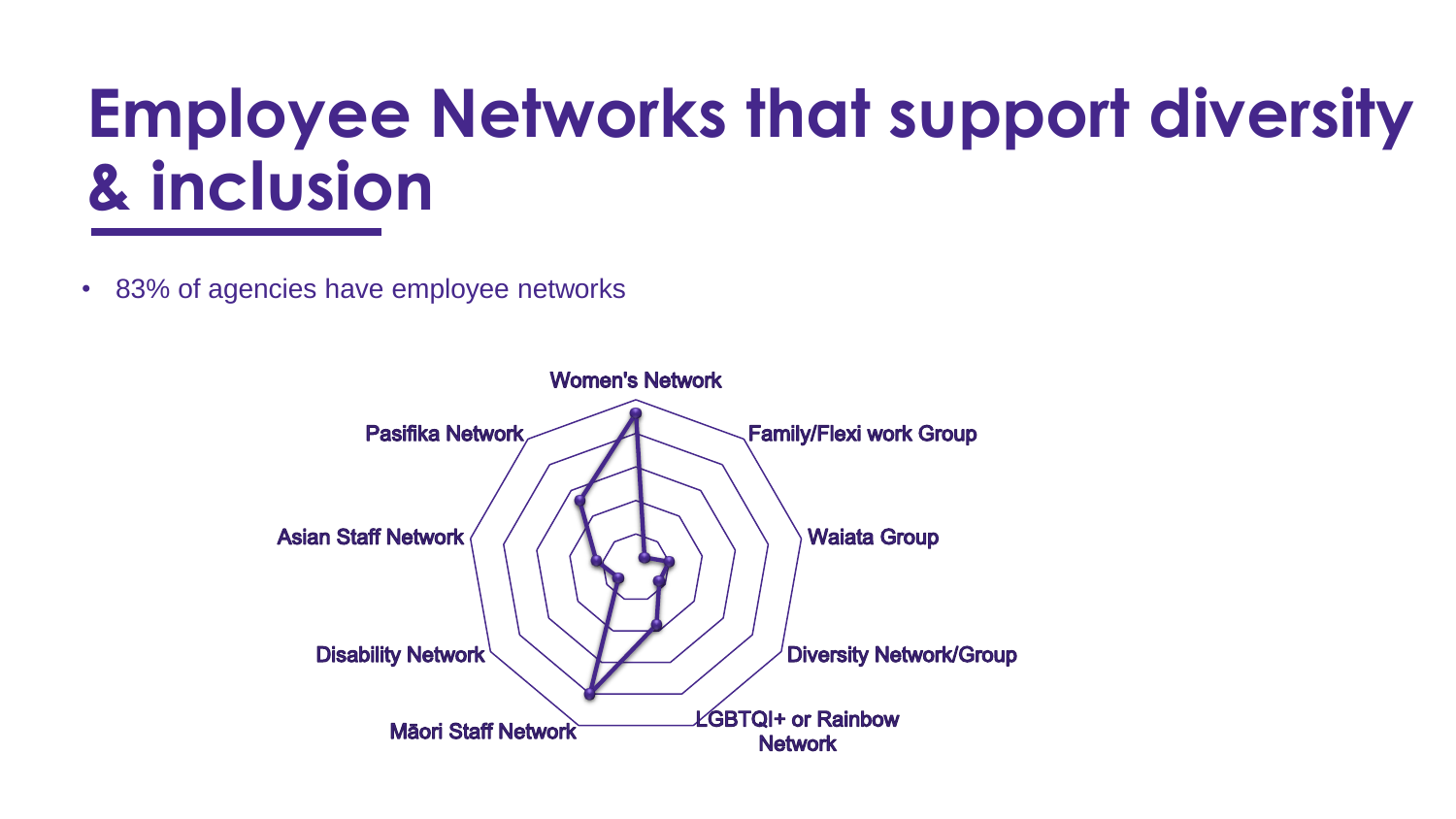## **Support inclusion of LGBTQI+ community**

• 36% are active in supporting inclusion of the LGBTQI+ or Rainbow community

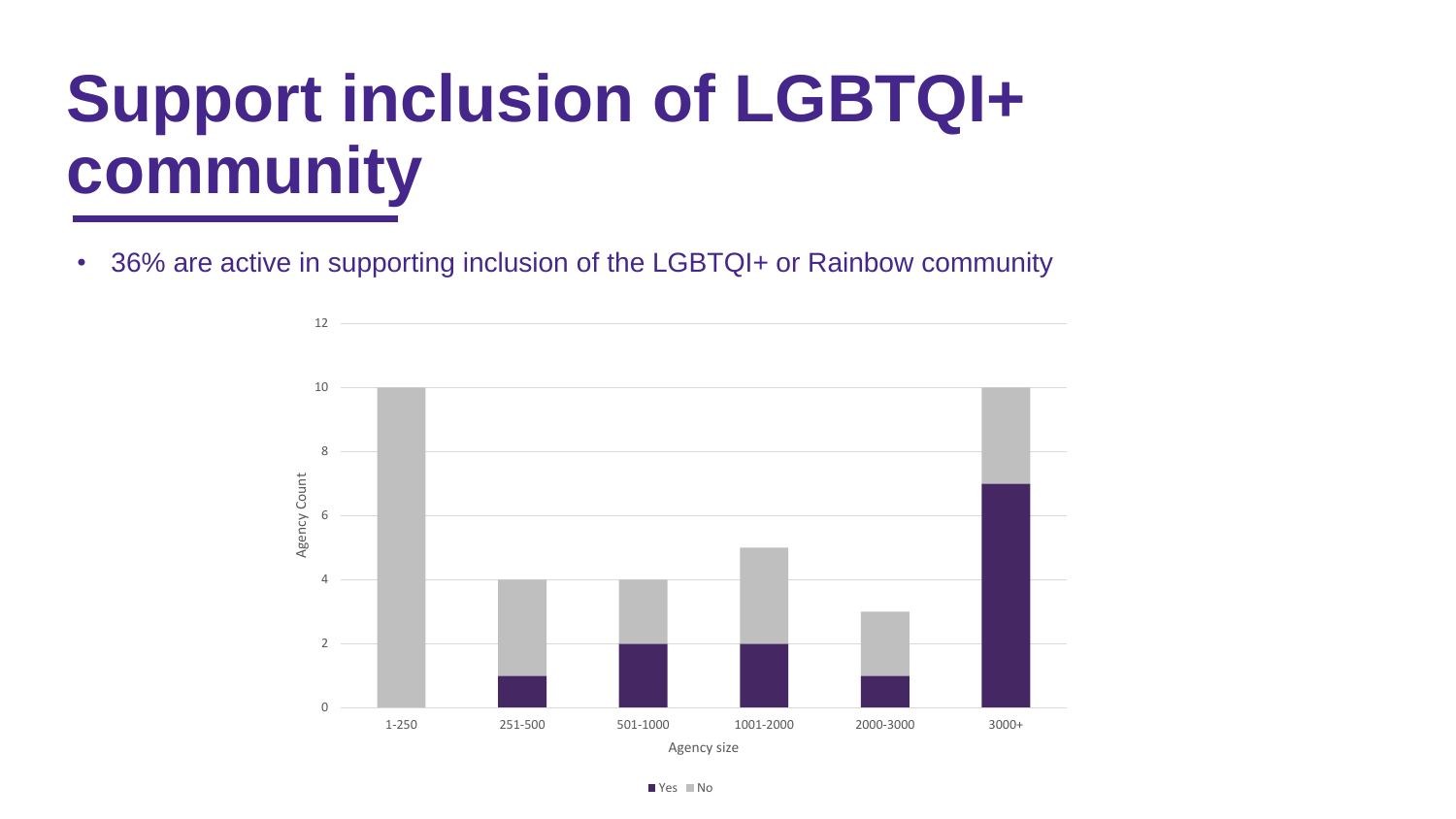## **Unconscious bias training**

• 67% of agencies are committed to making unconscious bias training available to staff

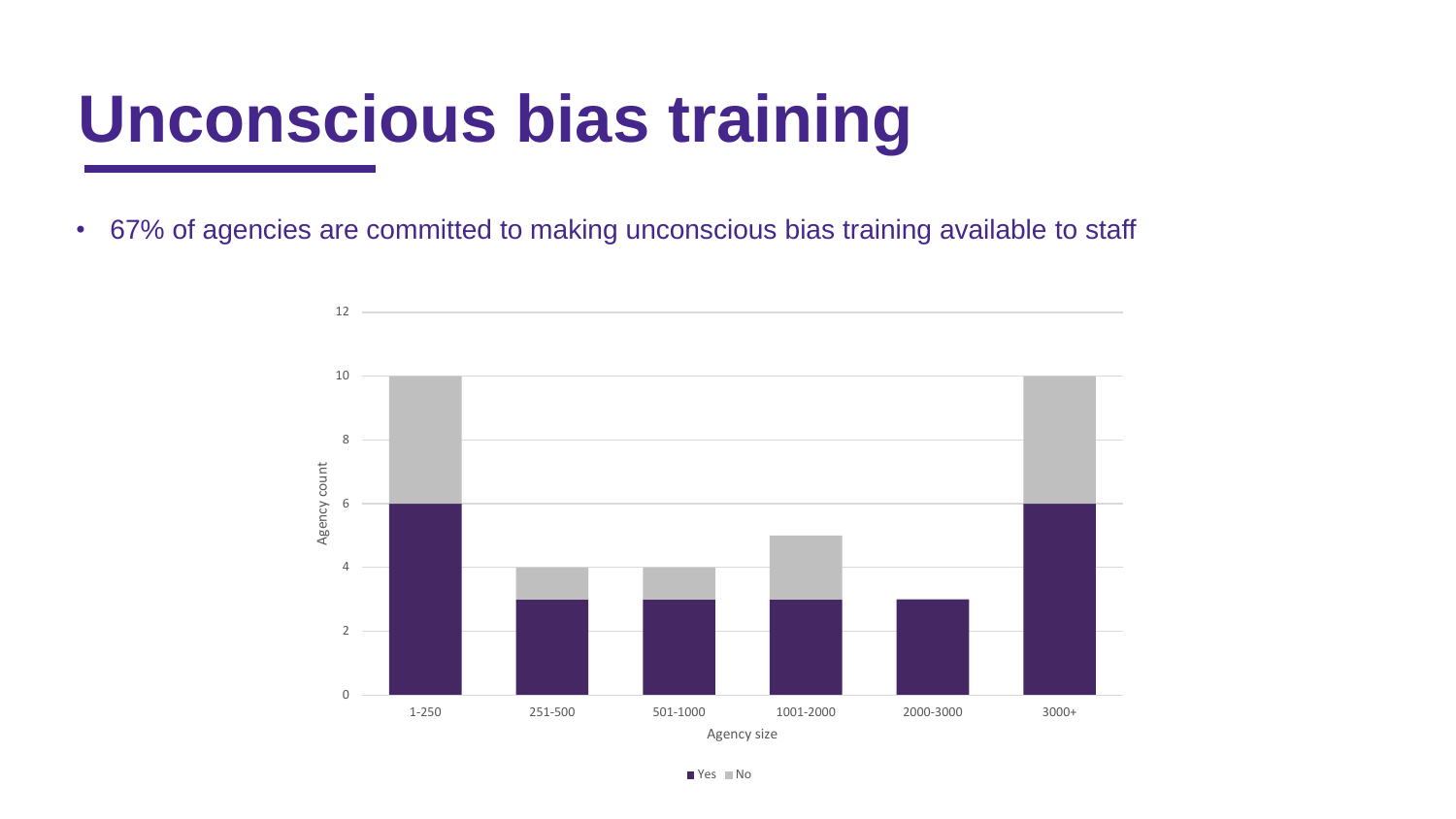#### **Process to measure inclusion in the workforce**

• 56% have a process to measure the level of inclusion in their workforce

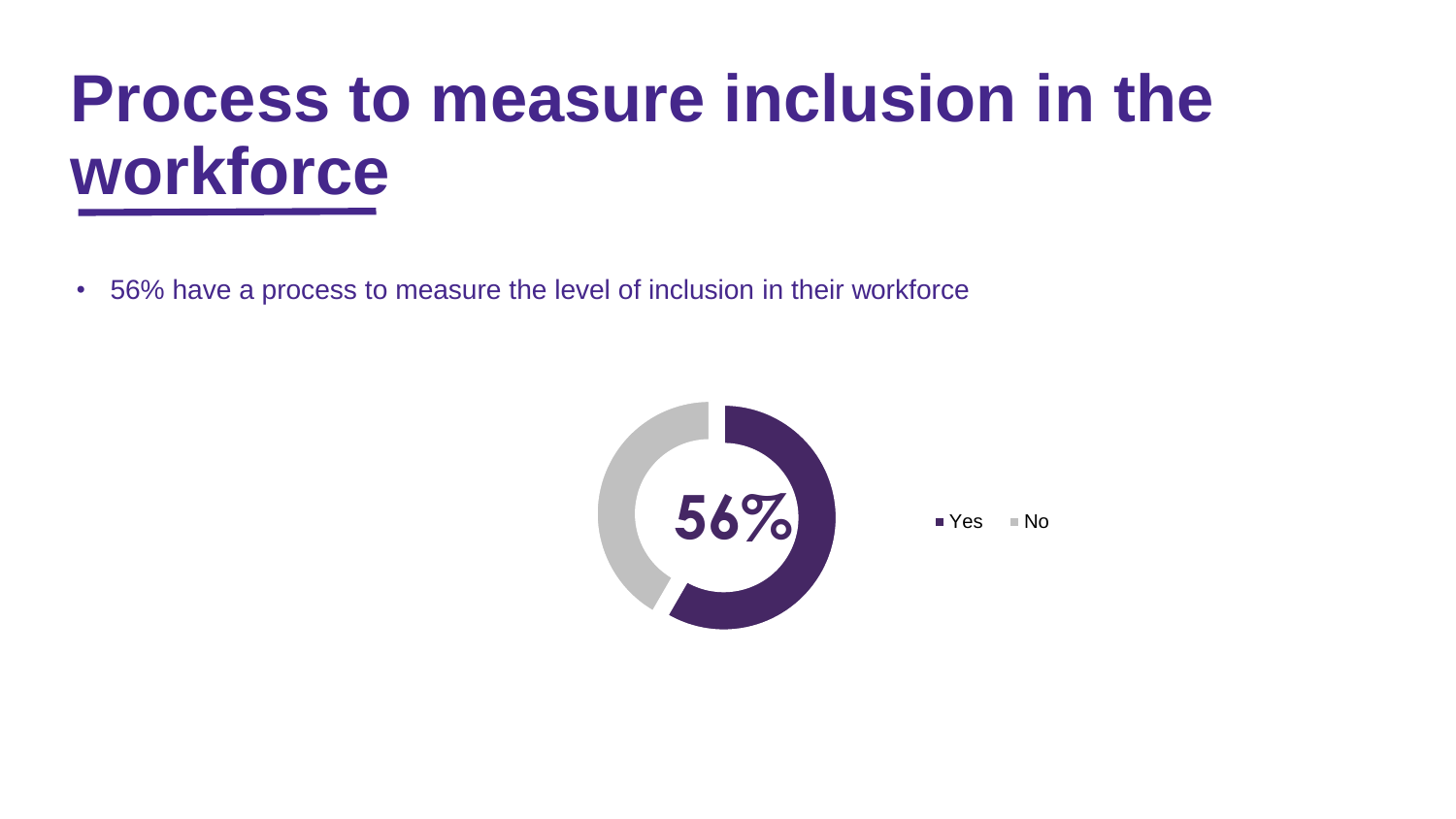# **Analysing / tracking recruitment application and hiring statistics**

• 78% analyse or track recruitment application and hiring statistics



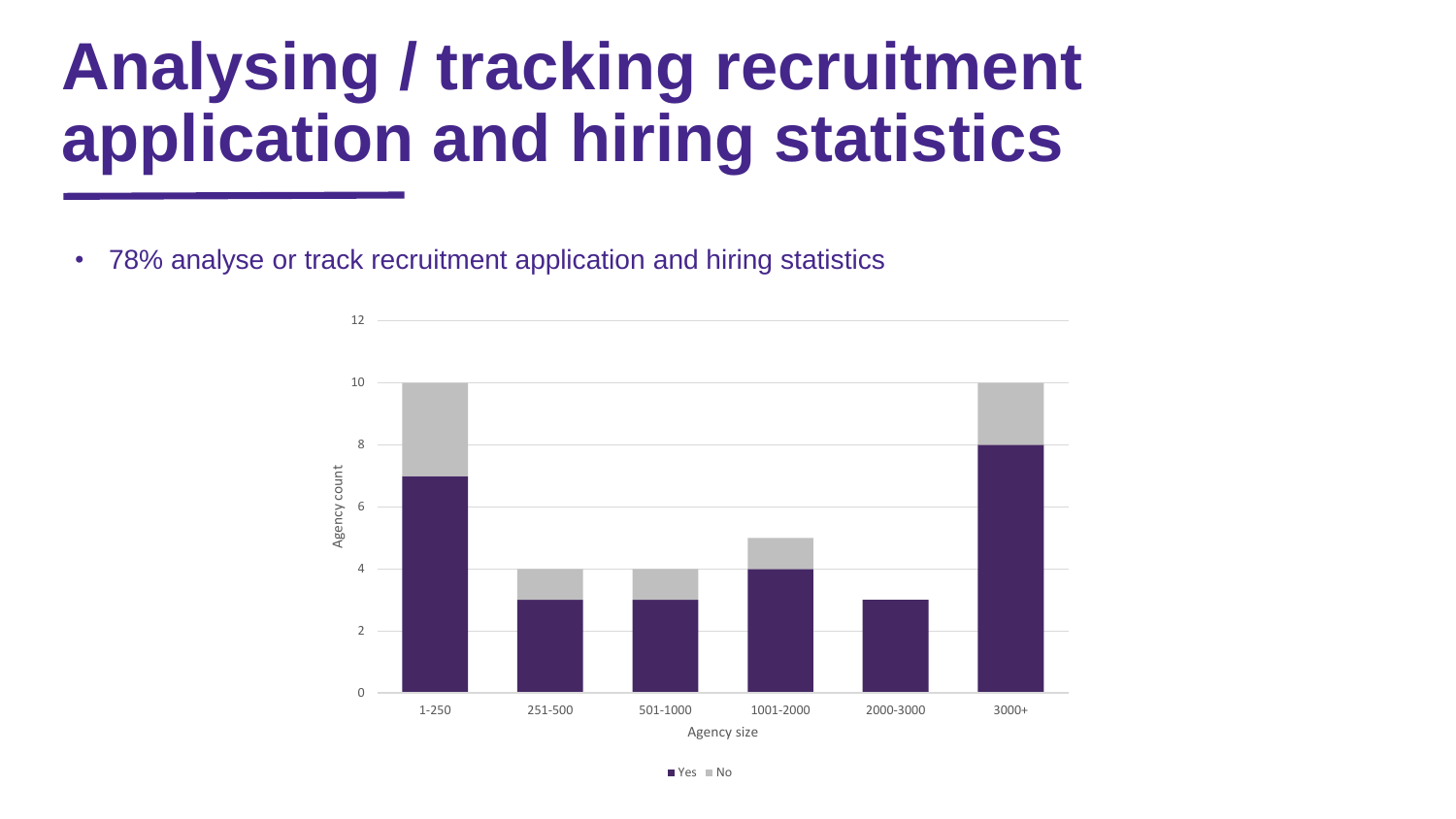## **Tracking retention rates / career progression of diverse groups**

• 36% of agencies track retention rates and/or career progression of diverse groups

12

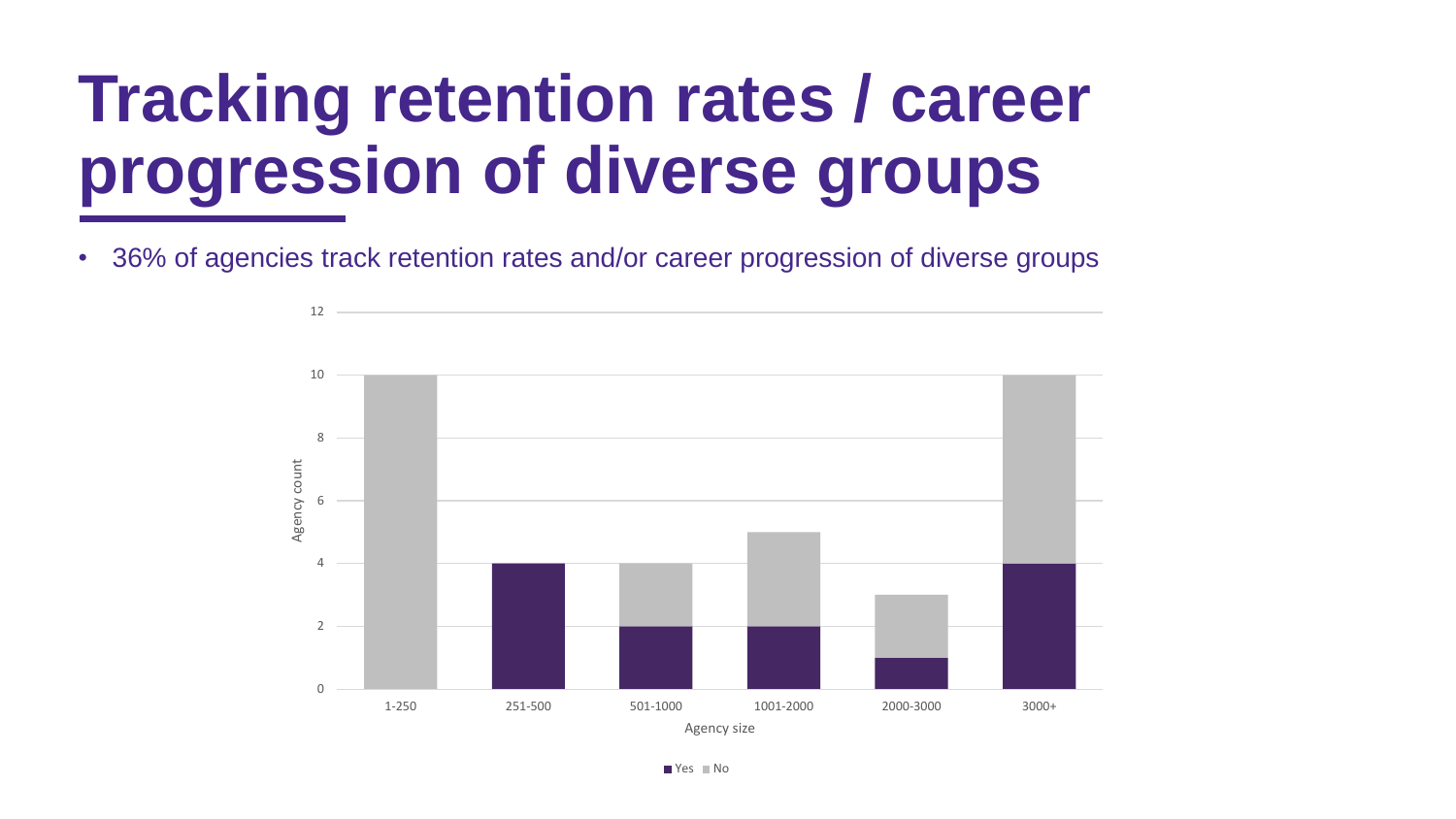## **D&I initiatives agencies are most proud of**

- 83% of agencies stated they had initiatives they were proud of
- 53% evaluate these initiatives

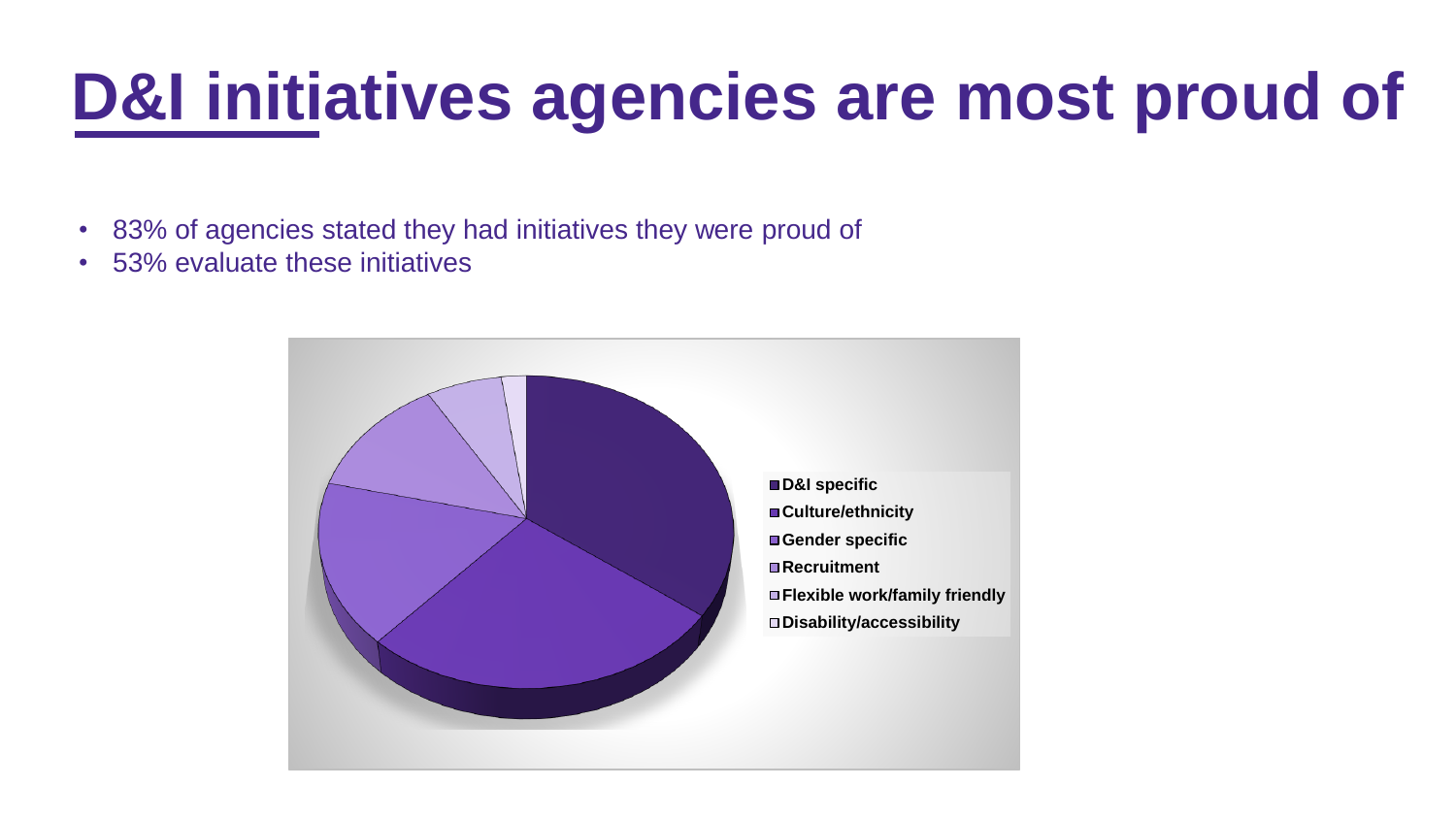# **Panel discussion**

- **Dubravka Kralj**, National Manager Organisational Development, (Acting), Department of Corrections
- **Liz Chin**, Interim Programme Director, Government Women's **Network**
- **Jane Hopkirk**, Manager Organisation Development, NZ Customs Service
- **Laurna Munro**, Programme Manager Diversity and Inclusion, Ministry of Business, Innovation and Employment

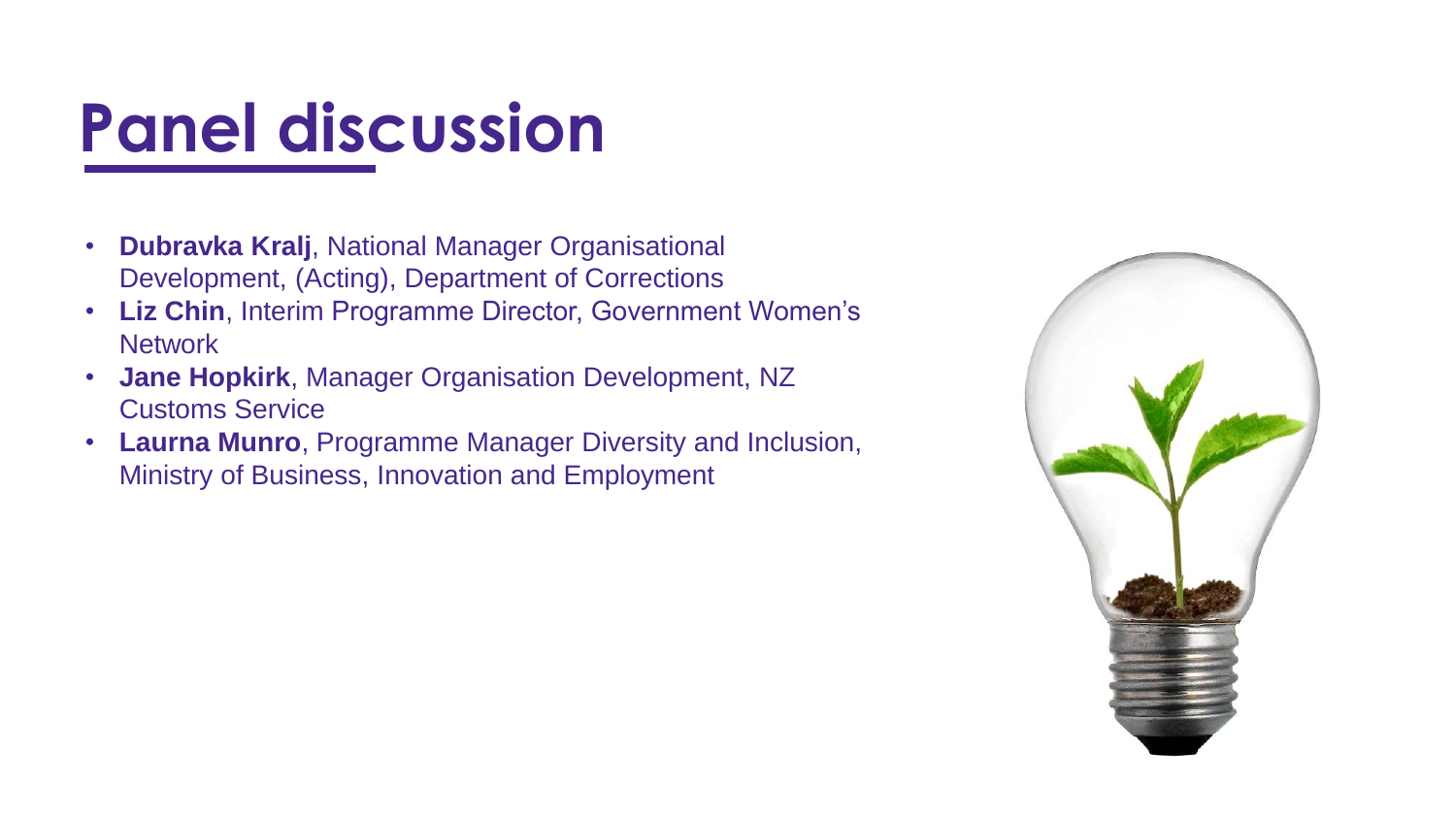# **Approaching D&I with CEs**

#### **Bottom line**

- **Chief Executive statement of commitment**
- **Identification of priorities and a D&I strategy**
- **Clear objectives**
- **Action plan to close the gender pay gap**
- **Involvement of your people**
- **Measurements to track D&I progress**
- **Communication with staff and stakeholders**

#### **Five key elements**

- **Leadership commitment: setting the course**
- **Capacity: teaming up**
- **Action: making change happen**
- **Communication: telling our story**
- **Learning: continuous improvement**

#### **Top line**

- **A wholly inclusive organisation that is fully representative of the diverse communities it serves.**
- **D&I is core to the business and integrated into the way things are done.**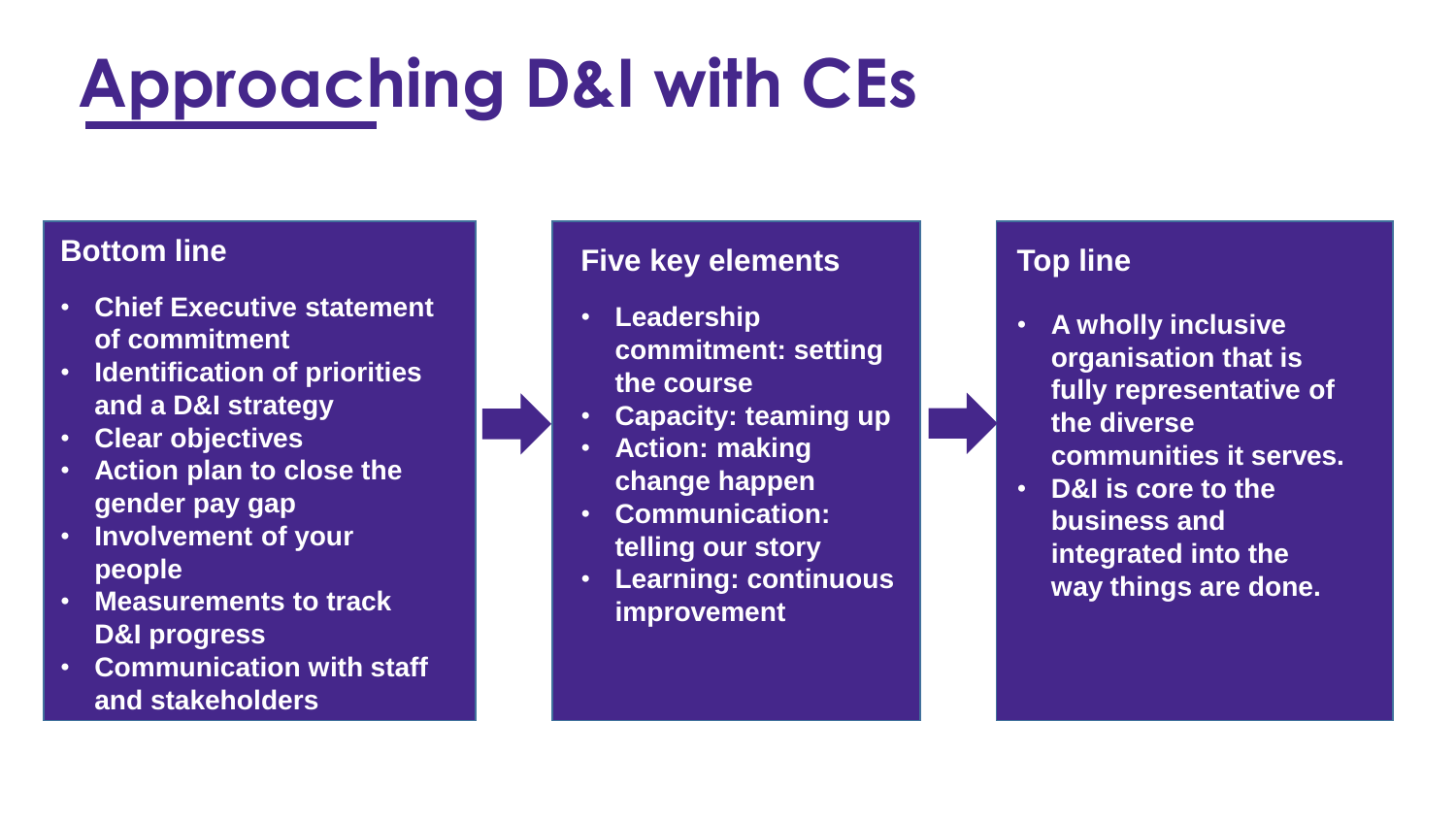# **Approaching D&I within your workforce**